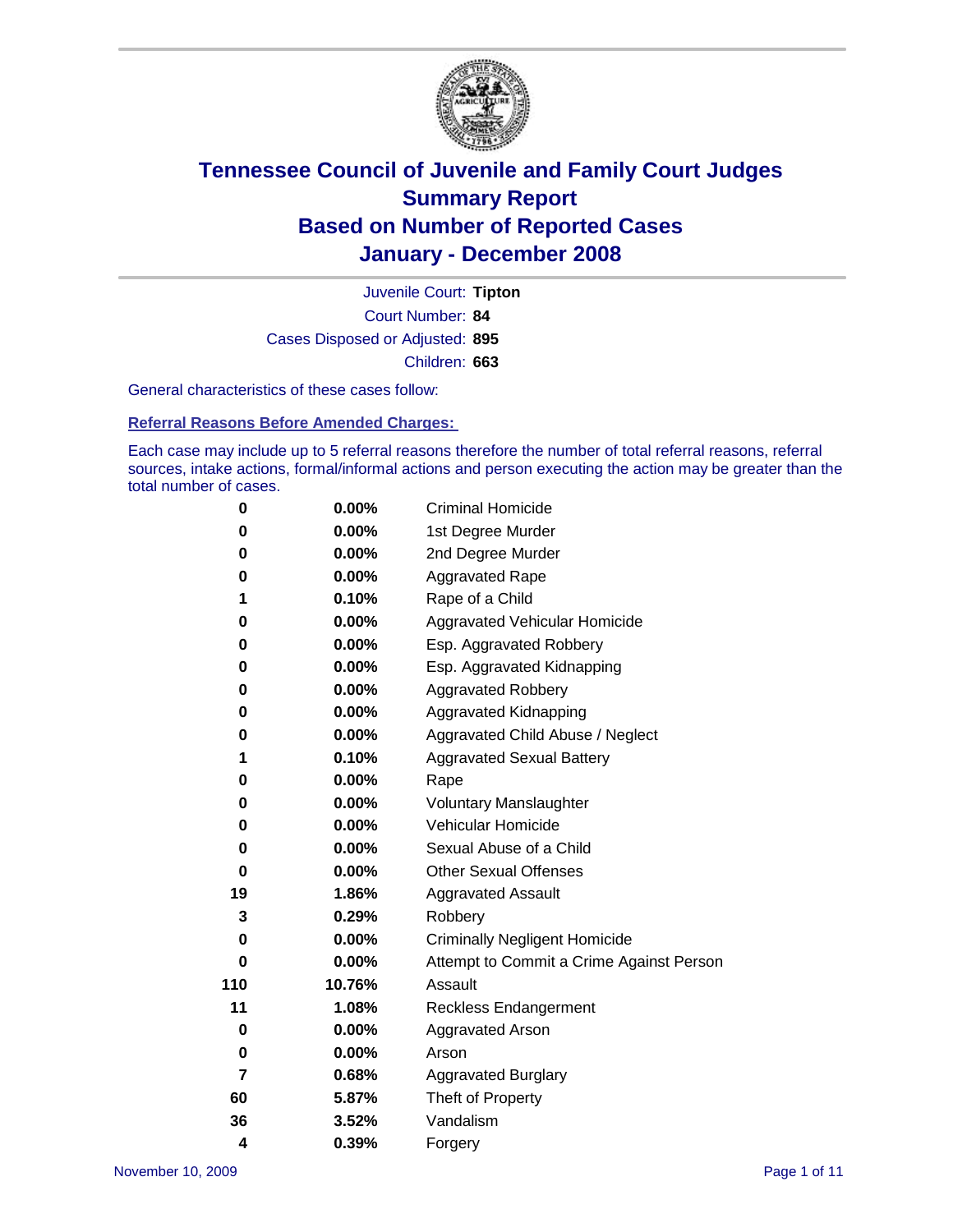

Court Number: **84** Juvenile Court: **Tipton** Cases Disposed or Adjusted: **895** Children: **663**

#### **Referral Reasons Before Amended Charges:**

Each case may include up to 5 referral reasons therefore the number of total referral reasons, referral sources, intake actions, formal/informal actions and person executing the action may be greater than the total number of cases.

| 0            | 0.00%    | <b>Worthless Checks</b>                                     |
|--------------|----------|-------------------------------------------------------------|
| $\mathbf{2}$ | 0.20%    | Illegal Possession / Fraudulent Use of Credit / Debit Cards |
| 11           | 1.08%    | <b>Burglary</b>                                             |
| 8            | 0.78%    | Unauthorized Use of a Vehicle                               |
| 1            | 0.10%    | <b>Cruelty to Animals</b>                                   |
| 1            | 0.10%    | Sale of Controlled Substances                               |
| 17           | 1.66%    | <b>Other Drug Offenses</b>                                  |
| 59           | 5.77%    | <b>Possession of Controlled Substances</b>                  |
| $\pmb{0}$    | $0.00\%$ | <b>Criminal Attempt</b>                                     |
| 9            | 0.88%    | Carrying Weapons on School Property                         |
| 4            | 0.39%    | Unlawful Carrying / Possession of a Weapon                  |
| 6            | 0.59%    | <b>Evading Arrest</b>                                       |
| 0            | 0.00%    | Escape                                                      |
| 4            | 0.39%    | Driving Under Influence (DUI)                               |
| 63           | 6.16%    | Possession / Consumption of Alcohol                         |
| 13           | 1.27%    | Resisting Stop, Frisk, Halt, Arrest or Search               |
| 0            | 0.00%    | <b>Aggravated Criminal Trespass</b>                         |
| 1            | 0.10%    | Harassment                                                  |
| 0            | $0.00\%$ | Failure to Appear                                           |
| $\mathbf 2$  | 0.20%    | Filing a False Police Report                                |
| $\bf{0}$     | $0.00\%$ | Criminal Impersonation                                      |
| 22           | 2.15%    | <b>Disorderly Conduct</b>                                   |
| 9            | 0.88%    | <b>Criminal Trespass</b>                                    |
| 1            | 0.10%    | Public Intoxication                                         |
| 0            | $0.00\%$ | Gambling                                                    |
| 171          | 16.73%   | <b>Traffic</b>                                              |
| 1            | 0.10%    | Local Ordinances                                            |
| 0            | 0.00%    | Violation of Wildlife Regulations                           |
| 0            | $0.00\%$ | Contempt of Court                                           |
| 11           | 1.08%    | Violation of Probation                                      |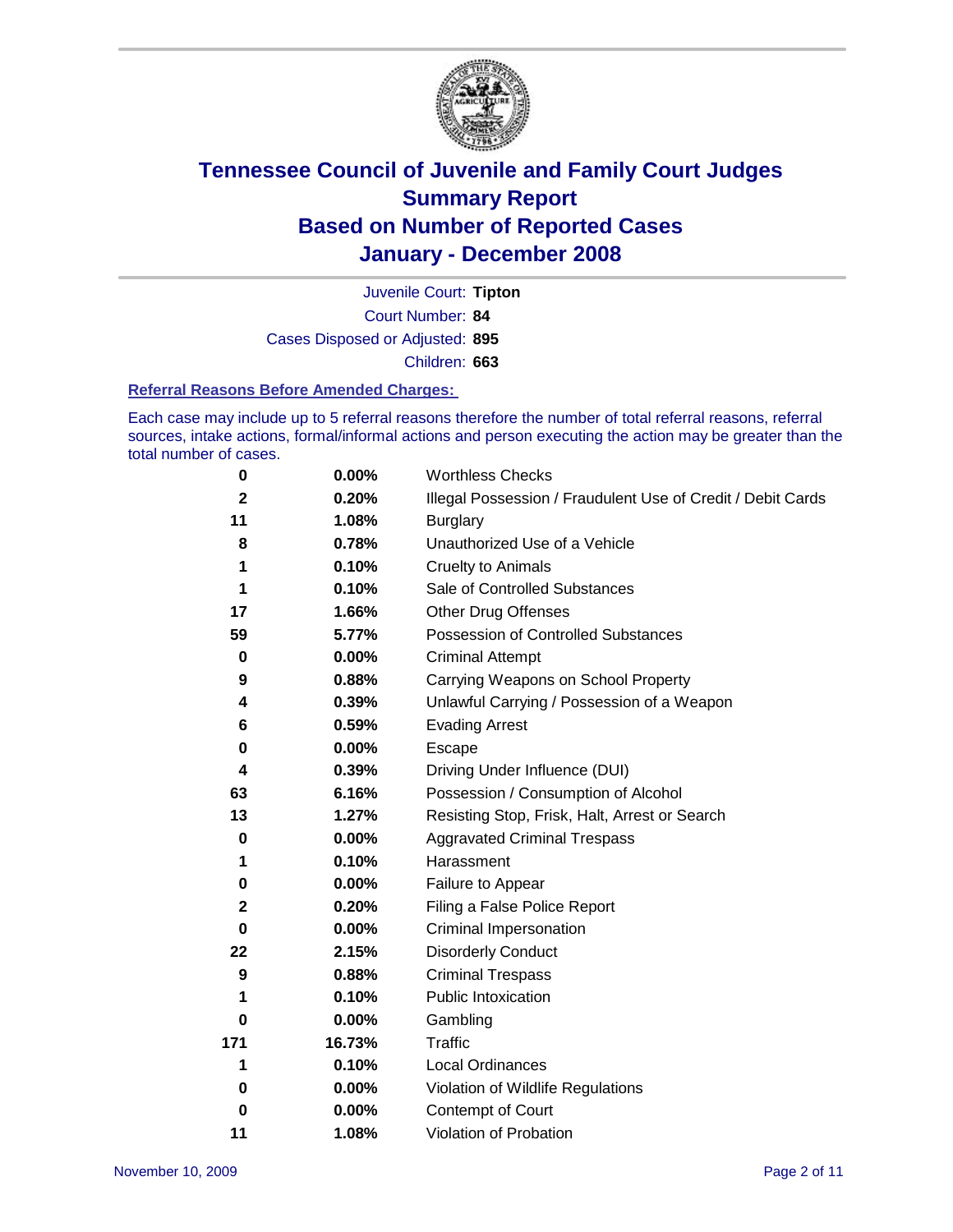

Court Number: **84** Juvenile Court: **Tipton** Cases Disposed or Adjusted: **895** Children: **663**

#### **Referral Reasons Before Amended Charges:**

Each case may include up to 5 referral reasons therefore the number of total referral reasons, referral sources, intake actions, formal/informal actions and person executing the action may be greater than the total number of cases.

| 1        | 0.10%   | Violation of Aftercare                 |
|----------|---------|----------------------------------------|
| 137      | 13.41%  | Unruly Behavior                        |
| 102      | 9.98%   | Truancy                                |
| 11       | 1.08%   | In-State Runaway                       |
| $\bf{0}$ | 0.00%   | Out-of-State Runaway                   |
| 32       | 3.13%   | Possession of Tobacco Products         |
| 18       | 1.76%   | Violation of a Valid Court Order       |
| 26       | 2.54%   | Violation of Curfew                    |
| 0        | 0.00%   | Sexually Abused Child                  |
| 0        | 0.00%   | <b>Physically Abused Child</b>         |
| 0        | 0.00%   | Dependency / Neglect                   |
| $\bf{0}$ | 0.00%   | <b>Termination of Parental Rights</b>  |
| 0        | 0.00%   | <b>Violation of Pretrial Diversion</b> |
| 0        | 0.00%   | Violation of Informal Adjustment       |
| 0        | 0.00%   | <b>Judicial Review</b>                 |
| 0        | 0.00%   | <b>Administrative Review</b>           |
| 0        | 0.00%   | <b>Foster Care Review</b>              |
| 2        | 0.20%   | Custody                                |
| 0        | 0.00%   | Visitation                             |
| 0        | 0.00%   | Paternity / Legitimation               |
| 0        | 0.00%   | Child Support                          |
| 0        | 0.00%   | <b>Request for Medical Treatment</b>   |
| $\bf{0}$ | 0.00%   | <b>Consent to Marry</b>                |
| 25       | 2.45%   | Other                                  |
| 1,022    | 100.00% | <b>Total Referrals</b>                 |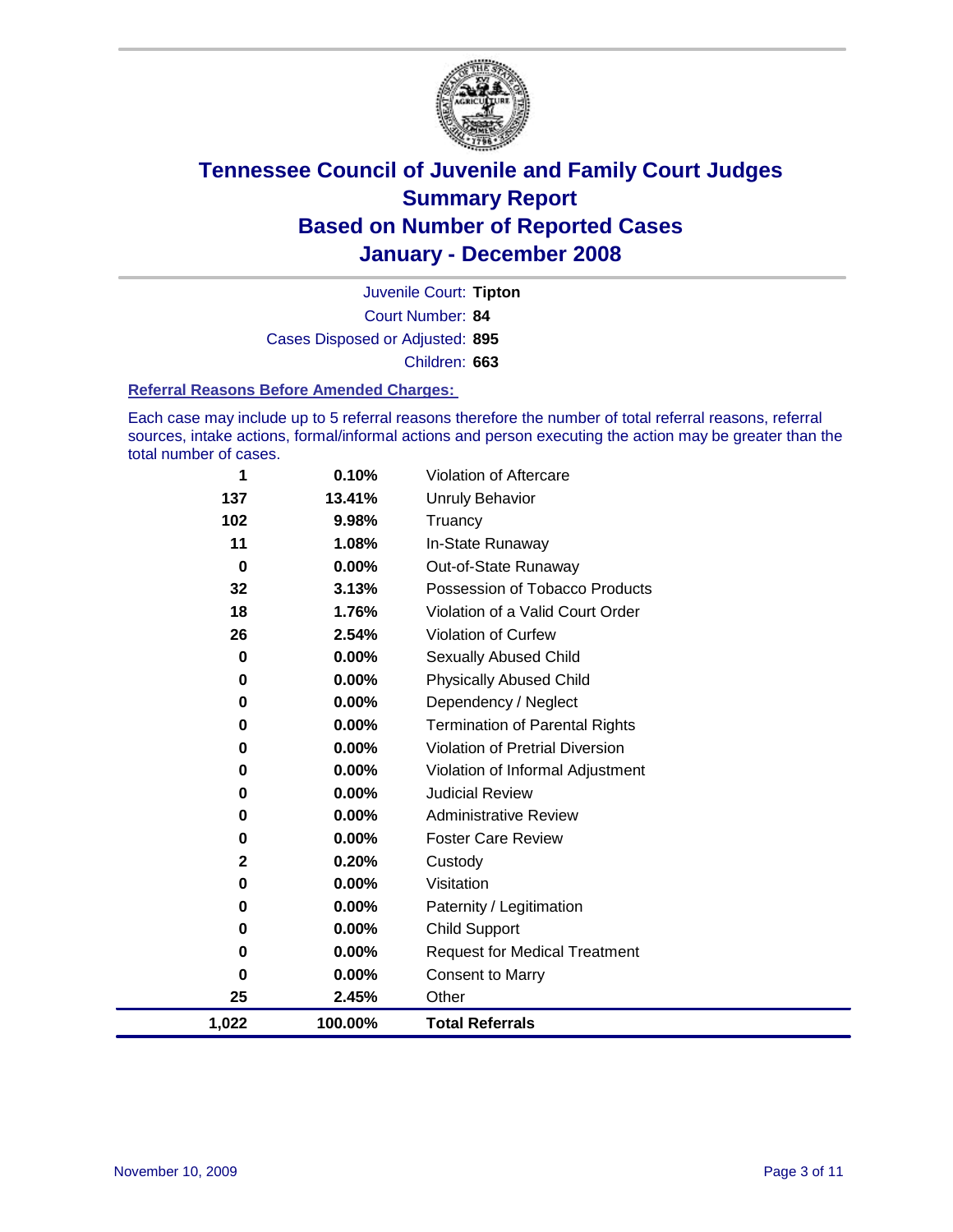

| Juvenile Court: Tipton          |                  |                                   |  |  |  |  |
|---------------------------------|------------------|-----------------------------------|--|--|--|--|
|                                 | Court Number: 84 |                                   |  |  |  |  |
| Cases Disposed or Adjusted: 895 |                  |                                   |  |  |  |  |
| Children: 663                   |                  |                                   |  |  |  |  |
| <b>Referral Sources: 1</b>      |                  |                                   |  |  |  |  |
| 765                             | 74.85%           | Law Enforcement                   |  |  |  |  |
| 23                              | 2.25%            | Parents                           |  |  |  |  |
| 3                               | 0.29%            | Relatives                         |  |  |  |  |
| 0                               | $0.00\%$         | Self                              |  |  |  |  |
| 215                             | 21.04%           | School                            |  |  |  |  |
| 0                               | 0.00%            | <b>CSA</b>                        |  |  |  |  |
| 9                               | 0.88%            | <b>DCS</b>                        |  |  |  |  |
| 0                               | $0.00\%$         | <b>Other State Department</b>     |  |  |  |  |
| 0                               | $0.00\%$         | <b>District Attorney's Office</b> |  |  |  |  |
| 1                               | 0.10%            | <b>Court Staff</b>                |  |  |  |  |
| 0                               | 0.00%            | Social Agency                     |  |  |  |  |
| 0                               | 0.00%            | <b>Other Court</b>                |  |  |  |  |
| 3                               | 0.29%            | Victim                            |  |  |  |  |
| 0                               | 0.00%            | Child & Parent                    |  |  |  |  |
| 0                               | 0.00%            | Hospital                          |  |  |  |  |

 **0.00%** Unknown **0.29%** Other **1,022 100.00% Total Referral Sources**

### **Age of Child at Referral: 2**

| 663 | 100.00% | <b>Total Child Count</b> |
|-----|---------|--------------------------|
| 0   | 0.00%   | Unknown                  |
| 1   | 0.15%   | Ages 19 and Over         |
| 188 | 28.36%  | Ages 17 through 18       |
| 294 | 44.34%  | Ages 15 through 16       |
| 115 | 17.35%  | Ages 13 through 14       |
| 35  | 5.28%   | Ages 11 through 12       |
| 30  | 4.52%   | Ages 10 and Under        |
|     |         |                          |

<sup>1</sup> If different than number of Referral Reasons (1022), verify accuracy of your court's data.

<sup>2</sup> One child could be counted in multiple categories, verify accuracy of your court's data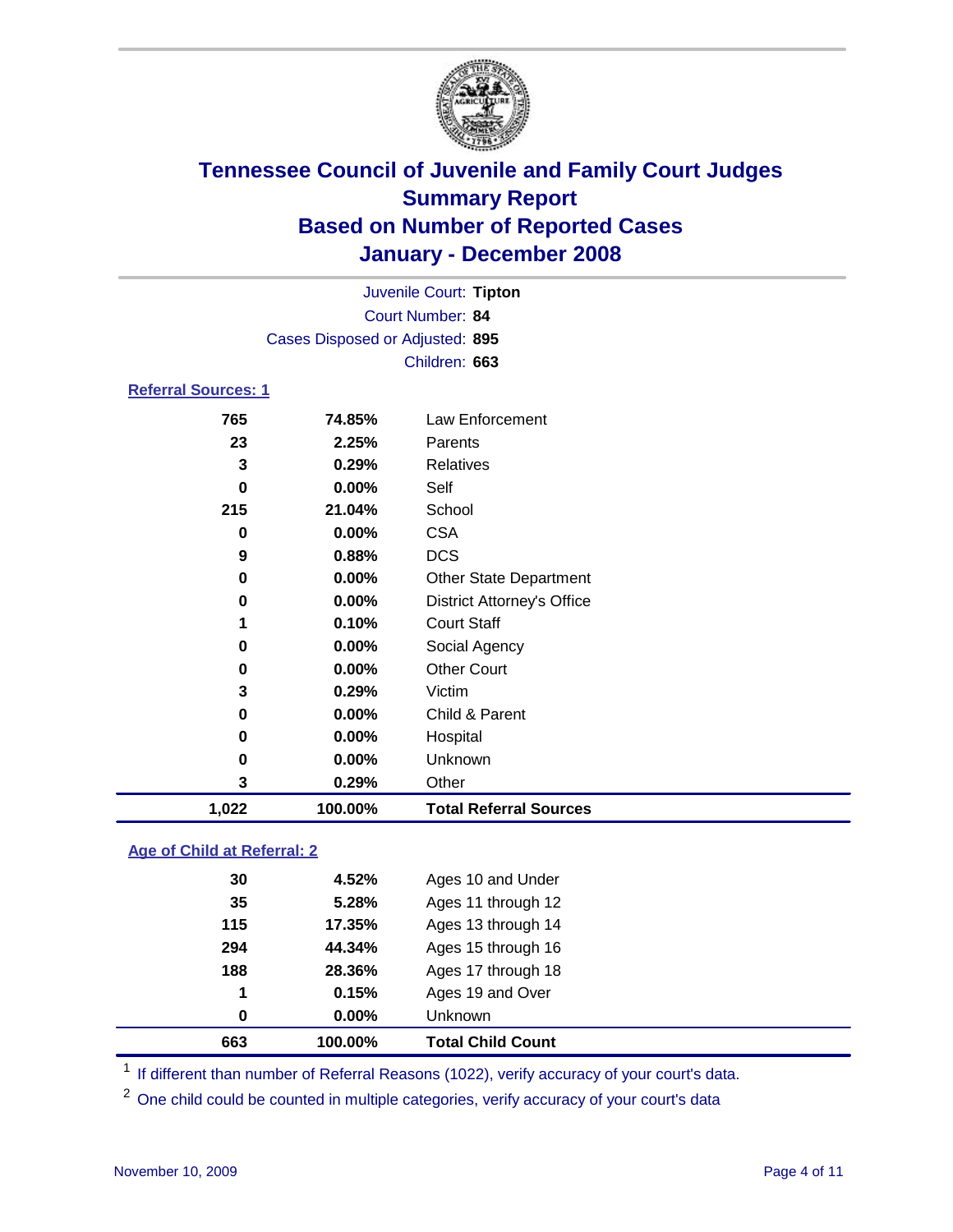

| Juvenile Court: Tipton                  |         |                          |  |
|-----------------------------------------|---------|--------------------------|--|
| Court Number: 84                        |         |                          |  |
| Cases Disposed or Adjusted: 895         |         |                          |  |
|                                         |         | Children: 663            |  |
| Sex of Child: 1                         |         |                          |  |
| 411                                     | 61.99%  | Male                     |  |
| 252                                     | 38.01%  | Female                   |  |
| $\mathbf 0$                             | 0.00%   | Unknown                  |  |
| 663                                     | 100.00% | <b>Total Child Count</b> |  |
| Race of Child: 1                        |         |                          |  |
| 447                                     | 67.42%  | White                    |  |
| 198                                     | 29.86%  | African American         |  |
| 0                                       | 0.00%   | Native American          |  |
| 4                                       | 0.60%   | Asian                    |  |
| $\overline{\mathbf{2}}$                 | 0.30%   | Mixed                    |  |
| 12                                      | 1.81%   | Unknown                  |  |
| 663                                     | 100.00% | <b>Total Child Count</b> |  |
| <b>Hispanic Origin: 1</b>               |         |                          |  |
| 10                                      | 1.51%   | Yes                      |  |
| 617                                     | 93.06%  | <b>No</b>                |  |
| 36                                      | 5.43%   | Unknown                  |  |
| 663                                     | 100.00% | <b>Total Child Count</b> |  |
| <b>School Enrollment of Children: 1</b> |         |                          |  |
| 575                                     | 86.73%  | Yes                      |  |
| 28                                      | 4.22%   | No                       |  |
| 60                                      | 9.05%   | Unknown                  |  |
| 663                                     | 100.00% | <b>Total Child Count</b> |  |

One child could be counted in multiple categories, verify accuracy of your court's data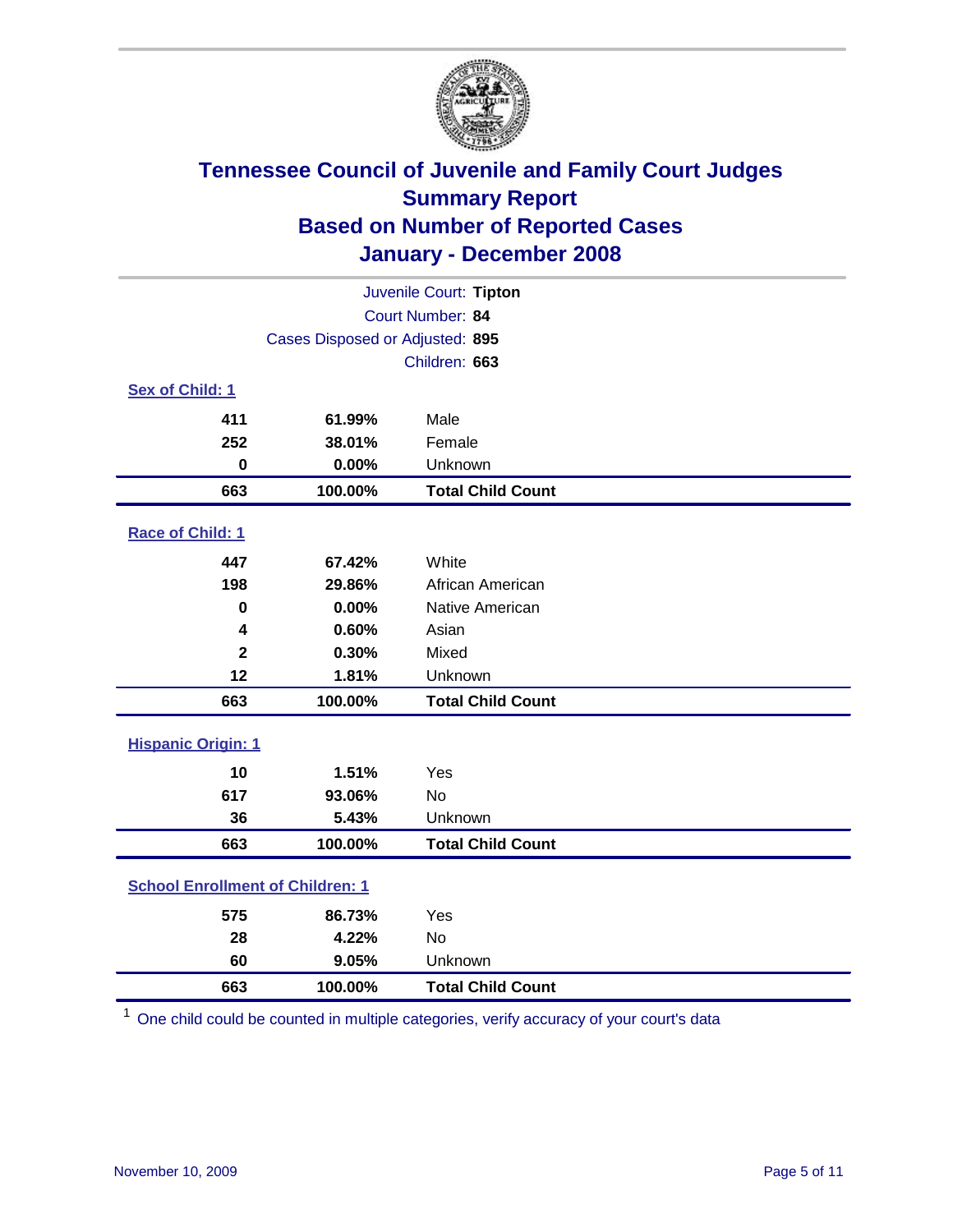

Court Number: **84** Juvenile Court: **Tipton** Cases Disposed or Adjusted: **895** Children: **663**

#### **Living Arrangement of Child at Time of Referral: 1**

| 663          | 100.00%  | <b>Total Child Count</b>     |
|--------------|----------|------------------------------|
| 5            | 0.75%    | Other                        |
| 13           | 1.96%    | Unknown                      |
| 0            | $0.00\%$ | Independent                  |
| $\mathbf{2}$ | 0.30%    | In an Institution            |
| 0            | $0.00\%$ | In a Residential Center      |
| 0            | $0.00\%$ | In a Group Home              |
| 4            | $0.60\%$ | With Foster Family           |
| 0            | $0.00\%$ | With Adoptive Parents        |
| 39           | 5.88%    | <b>With Relatives</b>        |
| 72           | 10.86%   | <b>With Father</b>           |
| 389          | 58.67%   | With Mother                  |
| 23           | 3.47%    | With Mother and Stepfather   |
|              | 0.15%    | With Father and Stepmother   |
| 115          | 17.35%   | With Both Biological Parents |
|              |          |                              |

#### **Type of Detention: 2**

| 895 | 100.00%  | <b>Total Detention Count</b> |
|-----|----------|------------------------------|
| 0   | 0.00%    | Other                        |
| 862 | 96.31%   | Does Not Apply               |
| 0   | $0.00\%$ | <b>Unknown</b>               |
| 0   | 0.00%    | <b>Psychiatric Hospital</b>  |
| 0   | 0.00%    | Jail - No Separation         |
| 0   | 0.00%    | Jail - Partial Separation    |
| 0   | $0.00\%$ | Jail - Complete Separation   |
| 33  | 3.69%    | Juvenile Detention Facility  |
| 0   | $0.00\%$ | Non-Secure Placement         |
|     |          |                              |

<sup>1</sup> One child could be counted in multiple categories, verify accuracy of your court's data

<sup>2</sup> If different than number of Cases (895) verify accuracy of your court's data.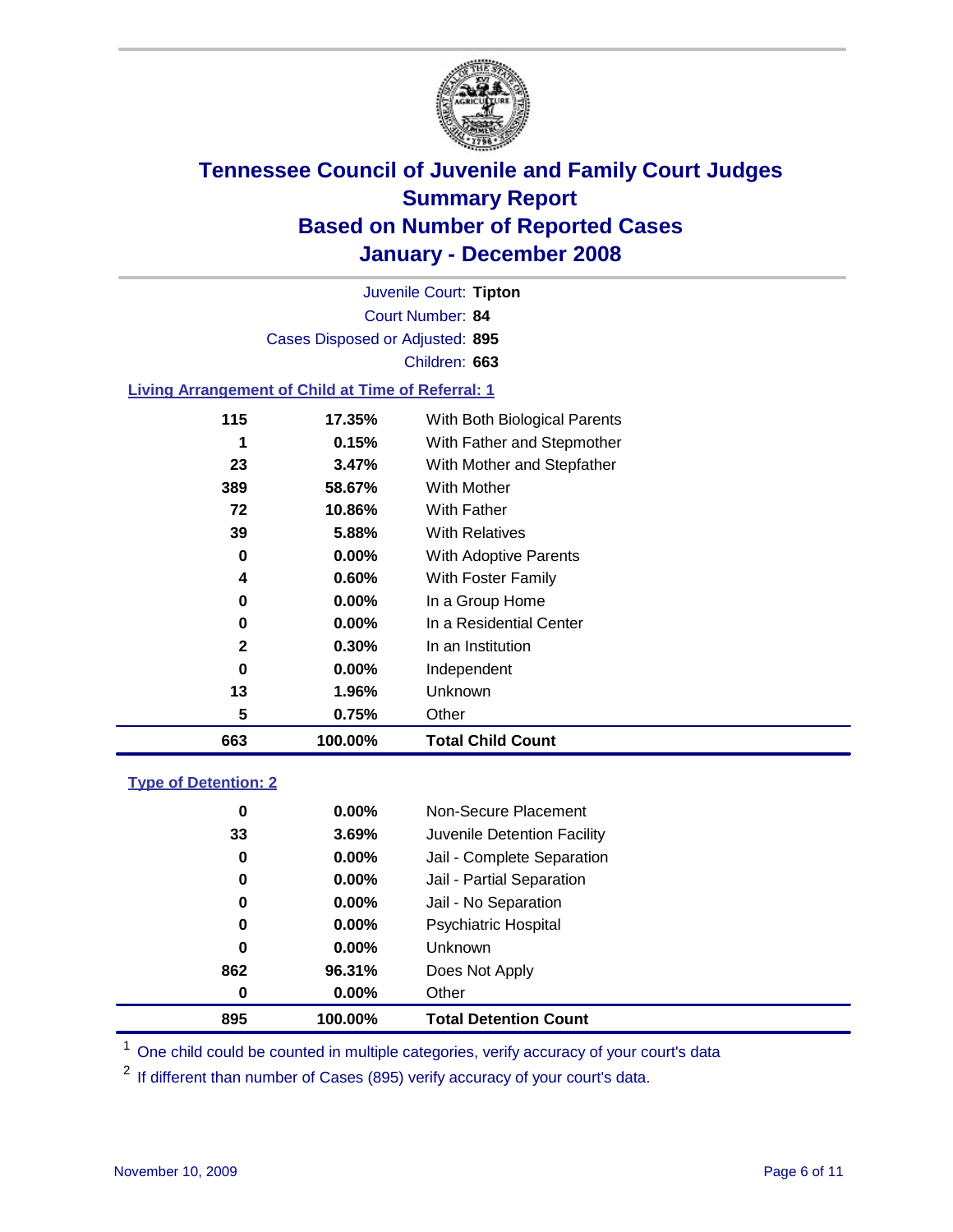

|                                                    | Juvenile Court: Tipton          |                                      |  |  |  |  |
|----------------------------------------------------|---------------------------------|--------------------------------------|--|--|--|--|
|                                                    | Court Number: 84                |                                      |  |  |  |  |
|                                                    | Cases Disposed or Adjusted: 895 |                                      |  |  |  |  |
| Children: 663                                      |                                 |                                      |  |  |  |  |
| <b>Placement After Secure Detention Hearing: 1</b> |                                 |                                      |  |  |  |  |
| 890                                                | 99.44%                          | Returned to Prior Living Arrangement |  |  |  |  |
| 0                                                  | 0.00%                           | Juvenile Detention Facility          |  |  |  |  |
| 0                                                  | 0.00%                           | Jail                                 |  |  |  |  |
| 0                                                  | 0.00%                           | Shelter / Group Home                 |  |  |  |  |
| 0                                                  | 0.00%                           | <b>Foster Family Home</b>            |  |  |  |  |
| 0                                                  | 0.00%                           | Psychiatric Hospital                 |  |  |  |  |
| 0                                                  | 0.00%                           | Unknown                              |  |  |  |  |
|                                                    | 0.11%                           | Does Not Apply                       |  |  |  |  |
| 4                                                  | 0.45%                           | Other                                |  |  |  |  |
| 895                                                | 100.00%                         | <b>Total Placement Count</b>         |  |  |  |  |
|                                                    |                                 |                                      |  |  |  |  |
| <b>Intake Actions: 2</b>                           |                                 |                                      |  |  |  |  |
| 857                                                | 83.86%                          | <b>Petition Filed</b>                |  |  |  |  |
| 0                                                  | 0.00%                           | <b>Motion Filed</b>                  |  |  |  |  |
| 165                                                | 16.14%                          | <b>Citation Processed</b>            |  |  |  |  |
| 0                                                  | 0.00%                           | Notification of Paternity Processed  |  |  |  |  |
| 0                                                  | 0.00%                           | Scheduling of Judicial Review        |  |  |  |  |
| 0                                                  | 0.00%                           | Scheduling of Administrative Review  |  |  |  |  |
| 0                                                  | 0.00%                           | Scheduling of Foster Care Review     |  |  |  |  |
| 0                                                  | 0.00%                           | Unknown                              |  |  |  |  |
| 0                                                  | 0.00%                           | Does Not Apply                       |  |  |  |  |
| 0                                                  | 0.00%                           | Other                                |  |  |  |  |
| 1,022                                              | 100.00%                         | <b>Total Intake Count</b>            |  |  |  |  |

<sup>1</sup> If different than number of Cases (895) verify accuracy of your court's data.

<sup>2</sup> If different than number of Referral Reasons (1022), verify accuracy of your court's data.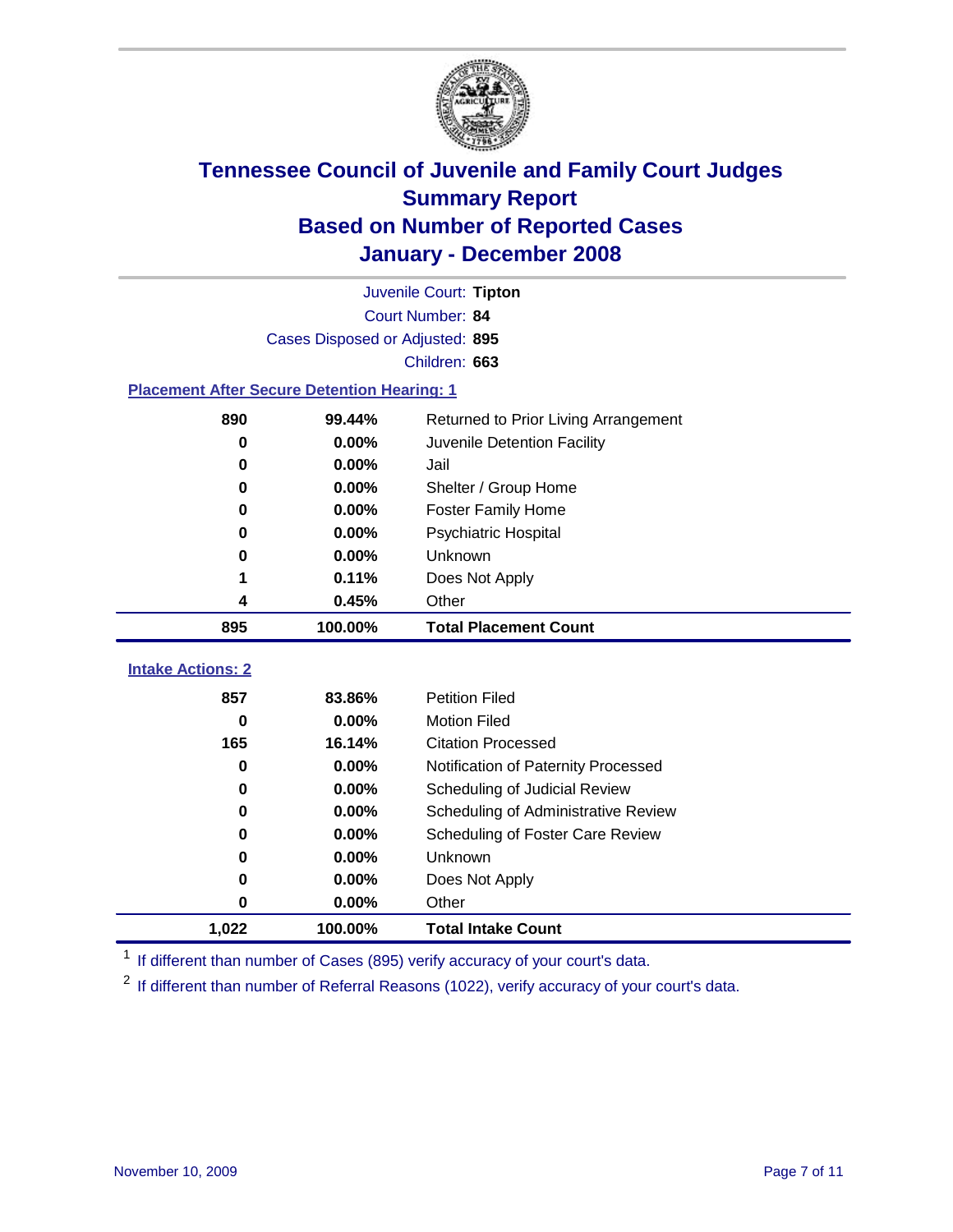

Court Number: **84** Juvenile Court: **Tipton** Cases Disposed or Adjusted: **895** Children: **663**

### **Last Grade Completed by Child: 1**

| $\mathbf 0$ | 0.00%   | Too Young for School     |
|-------------|---------|--------------------------|
| 0           | 0.00%   | Preschool                |
| 8           | 1.21%   | Kindergarten             |
| 3           | 0.45%   | 1st Grade                |
| 7           | 1.06%   | 2nd Grade                |
| 7           | 1.06%   | 3rd Grade                |
| 5           | 0.75%   | 4th Grade                |
| 19          | 2.87%   | 5th Grade                |
| 44          | 6.64%   | 6th Grade                |
| 48          | 7.24%   | 7th Grade                |
| 97          | 14.63%  | 8th Grade                |
| 130         | 19.61%  | 9th Grade                |
| 122         | 18.40%  | 10th Grade               |
| 70          | 10.56%  | 11th Grade               |
| 1           | 0.15%   | 12th Grade               |
| 0           | 0.00%   | Non-Graded Special Ed    |
| 11          | 1.66%   | <b>GED</b>               |
| 20          | 3.02%   | Graduated                |
| 4           | 0.60%   | Never Attended School    |
| 67          | 10.11%  | Unknown                  |
| $\bf{0}$    | 0.00%   | Other                    |
| 663         | 100.00% | <b>Total Child Count</b> |

### **Enrolled in Special Education: 1**

| 469<br>70.74%<br>No<br>167<br>25.19%<br>Unknown |  |
|-------------------------------------------------|--|
|                                                 |  |
|                                                 |  |
| 27<br>Yes<br>4.07%                              |  |

One child could be counted in multiple categories, verify accuracy of your court's data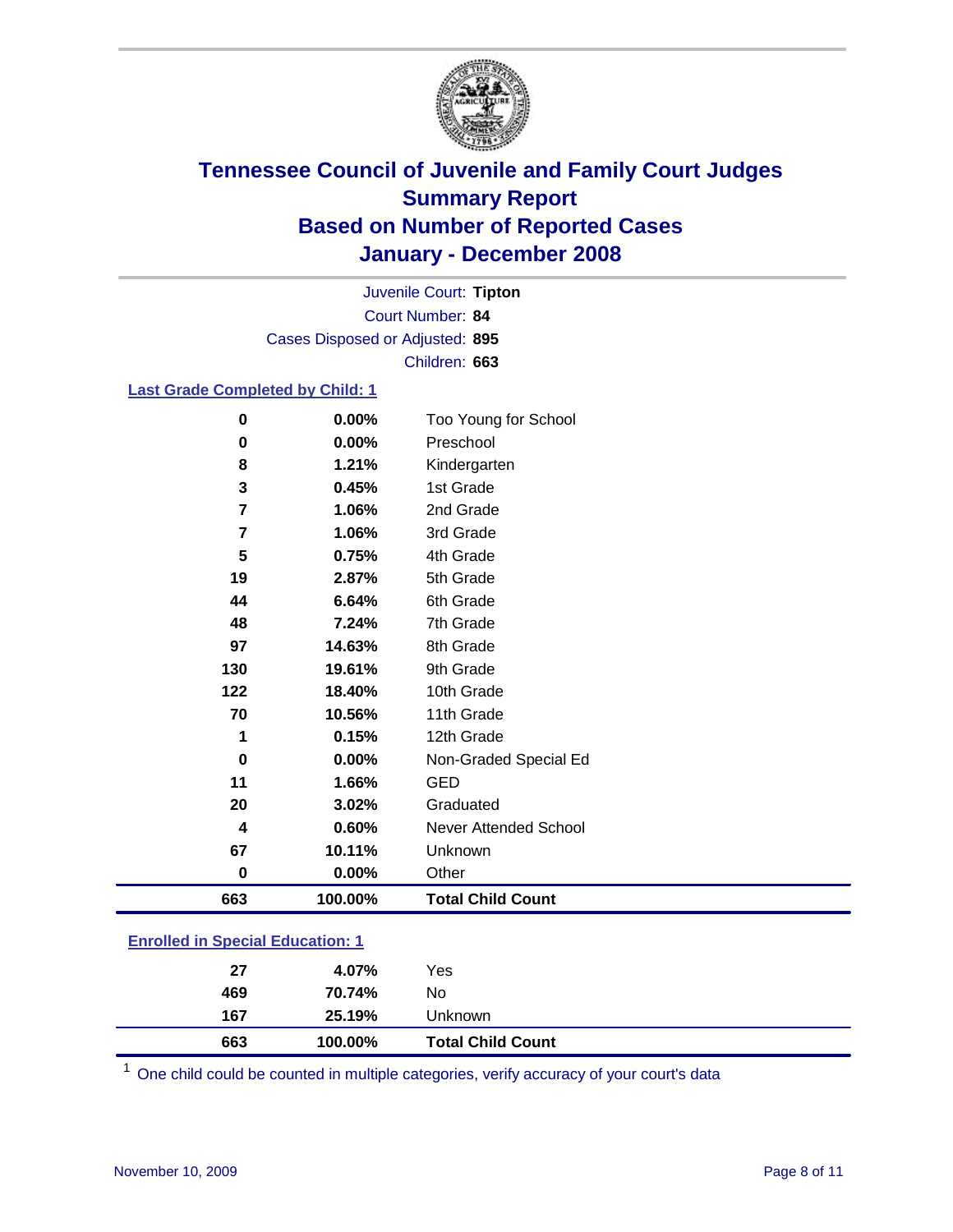

|                              | Juvenile Court: Tipton          |                           |  |  |  |
|------------------------------|---------------------------------|---------------------------|--|--|--|
|                              | Court Number: 84                |                           |  |  |  |
|                              | Cases Disposed or Adjusted: 895 |                           |  |  |  |
|                              |                                 | Children: 663             |  |  |  |
| <b>Action Executed By: 1</b> |                                 |                           |  |  |  |
| 270                          | 26.42%                          | Judge                     |  |  |  |
| 657                          | 64.29%                          | Referee                   |  |  |  |
| 87                           | 8.51%                           | <b>YSO</b>                |  |  |  |
| 8                            | 0.78%                           | Other                     |  |  |  |
| 0                            | $0.00\%$                        | Unknown                   |  |  |  |
| 1,022                        | 100.00%                         | <b>Total Action Count</b> |  |  |  |

### **Formal / Informal Actions: 1**

| 239   | 23.39%   | Dismissed                                        |
|-------|----------|--------------------------------------------------|
| 8     | 0.78%    | Retired / Nolle Prosequi                         |
| 274   | 26.81%   | <b>Complaint Substantiated Delinquent</b>        |
|       | 0.10%    | <b>Complaint Substantiated Status Offender</b>   |
| 7     | 0.68%    | <b>Complaint Substantiated Dependent/Neglect</b> |
| 0     | 0.00%    | <b>Complaint Substantiated Abused</b>            |
| 0     | $0.00\%$ | <b>Complaint Substantiated Mentally III</b>      |
|       | 0.10%    | Informal Adjustment                              |
| 0     | $0.00\%$ | <b>Pretrial Diversion</b>                        |
| 0     | $0.00\%$ | <b>Transfer to Adult Court Hearing</b>           |
| 0     | $0.00\%$ | Charges Cleared by Transfer to Adult Court       |
| 491   | 48.04%   | Special Proceeding                               |
| 1     | 0.10%    | <b>Review Concluded</b>                          |
| 0     | $0.00\%$ | Case Held Open                                   |
| 0     | $0.00\%$ | Other                                            |
| 0     | $0.00\%$ | <b>Unknown</b>                                   |
| 1,022 | 100.00%  | <b>Total Action Count</b>                        |

<sup>1</sup> If different than number of Referral Reasons (1022), verify accuracy of your court's data.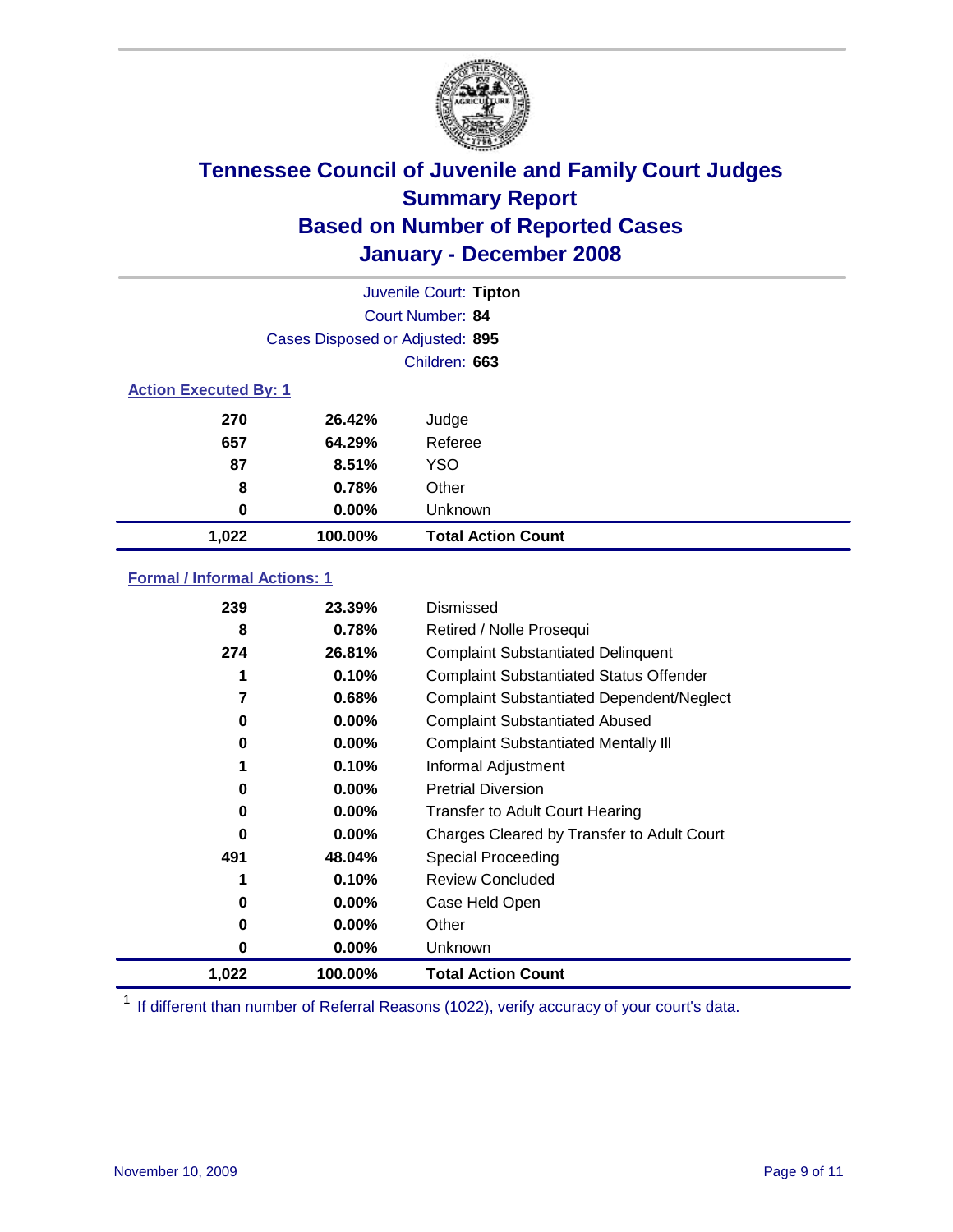

|                       |                                 | Juvenile Court: Tipton                                |
|-----------------------|---------------------------------|-------------------------------------------------------|
|                       |                                 | Court Number: 84                                      |
|                       | Cases Disposed or Adjusted: 895 |                                                       |
|                       |                                 | Children: 663                                         |
| <b>Case Outcomes:</b> |                                 | There can be multiple outcomes for one child or case. |
| 265                   | 13.48%                          | <b>Case Dismissed</b>                                 |
| 5                     | 0.25%                           | Case Retired or Nolle Prosequi                        |
| 35                    | 1.78%                           | Warned / Counseled                                    |
| 67                    | 3.41%                           | <b>Held Open For Review</b>                           |
| 25                    | 1.27%                           | Supervision / Probation to Juvenile Court             |
| 3                     | 0.15%                           | <b>Probation to Parents</b>                           |
| 9                     | 0.46%                           | Referral to Another Entity for Supervision / Service  |
| 49                    | 2.49%                           | Referred for Mental Health Counseling                 |
| 123                   | 6.26%                           | Referred for Alcohol and Drug Counseling              |
| 5                     | 0.25%                           | <b>Referred to Alternative School</b>                 |
| 2                     | 0.10%                           | Referred to Private Child Agency                      |
| 79                    | 4.02%                           | Referred to Defensive Driving School                  |
| 1                     | 0.05%                           | Referred to Alcohol Safety School                     |
| 54                    | 2.75%                           | Referred to Juvenile Court Education-Based Program    |
| 0                     | 0.00%                           | Driver's License Held Informally                      |
| 0                     | 0.00%                           | <b>Voluntary Placement with DMHMR</b>                 |
| 3                     | 0.15%                           | <b>Private Mental Health Placement</b>                |
| 0                     | 0.00%                           | <b>Private MR Placement</b>                           |
| 0                     | 0.00%                           | Placement with City/County Agency/Facility            |
| 0                     | 0.00%                           | Placement with Relative / Other Individual            |
| 69                    | 3.51%                           | Fine                                                  |
| 262                   | 13.33%                          | <b>Public Service</b>                                 |
| 33                    | 1.68%                           | Restitution                                           |
| 1                     | 0.05%                           | <b>Runaway Returned</b>                               |
| 56                    | 2.85%                           | No Contact Order                                      |
| $\bf{0}$              | $0.00\%$                        | Injunction Other than No Contact Order                |
| 142                   | 7.22%                           | <b>House Arrest</b>                                   |
| 132                   | 6.71%                           | <b>Court Defined Curfew</b>                           |
| 0                     | 0.00%                           | Dismissed from Informal Adjustment                    |
| 0                     | 0.00%                           | <b>Dismissed from Pretrial Diversion</b>              |
| 0                     | 0.00%                           | <b>Released from Probation</b>                        |
| 0                     | $0.00\%$                        | <b>Transferred to Adult Court</b>                     |
| 0                     | 0.00%                           | <b>DMHMR Involuntary Commitment</b>                   |